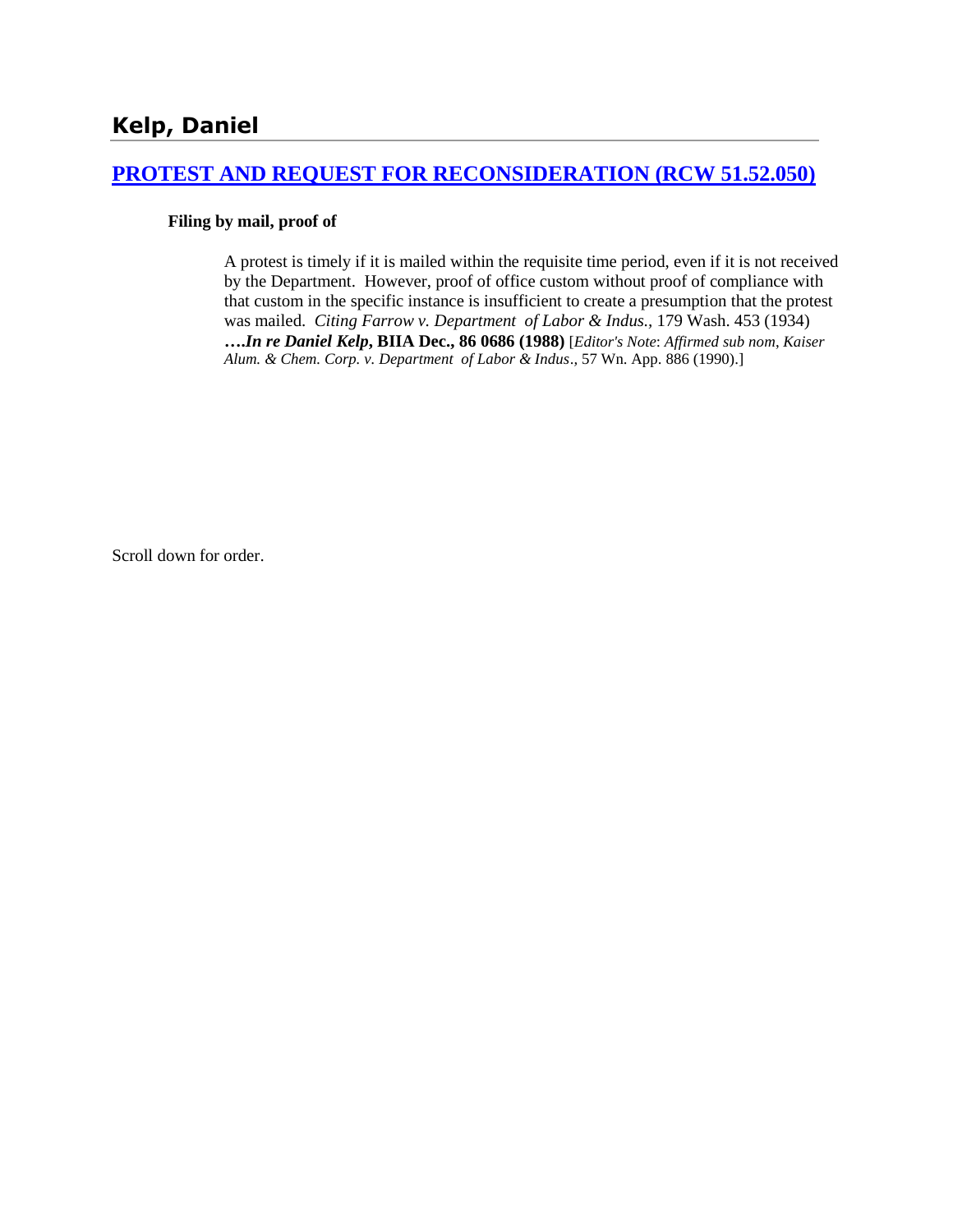### **BEFORE THE BOARD OF INDUSTRIAL INSURANCE APPEALS STATE OF WASHINGTON**

**)**

**IN RE: DANIEL W. KELP ) DOCKET NOS. 86 0686 & 86 0688**

**CLAIM NO. S-516602 ) DECISION AND ORDER**

APPEARANCES:

Claimant, Daniel W. Kelp, by Richter, Wimberley, Ericson, Woods and Brown, P.S., per Thomas L. Doran

Employer, Kaiser Aluminum and Chemical Corp., by Winston and Cashatt, per Stanley D. Moore

Department of Labor and Industries, by The Attorney General, per Linda Dunn McQuaid and Donald J. Verfurth, Assistants

The self-insured employer filed the two appeals with this Board on March 3, 1986.

The appeal assigned Docket No. 86 0688 is from a September 9, 1985 order of the Department of Labor and Industries, which directed the self-insured employer to accept responsibility for recurrence of asthma and to reinstate time-loss compensation effective November 14, 1984, and continuing, pending clarification of the claimant's employability status.

The appeal assigned Docket No. 86 0686 is from a January 8, 1986 Department letter, which stated that since the self-insured employer's protest letters of October 25, 1985, November 8, 1985, and December 16, 1985 had not been received in a timely manner the September 9, 1985 order of the Department had become final and binding and no further consideration of that order could be granted. The Department letter of January 8, 1986 is affirmed. The appeal of the Department order of September 9, 1985 is dismissed.

# **DECISION**

Pursuant to RCW 51.52.104 and RCW 51.52.106, this matter is before the Board for review and decision on a timely Petition for Review filed by the employer to a Proposed Decision and Order issued on September 22, 1987 which affirmed the Department decision of January 8, 1986 (Docket No. 86 0686) and dismissed the employer's appeal of the Department order of September 9, 1985 (Docket No. 86 0688).

On November 9, 1987 the self-insured employer filed a Petition for Review and also filed at that time a copy of a deposition of Richard A. Stuart. The Petition for Review alleged that Mr. Stuart's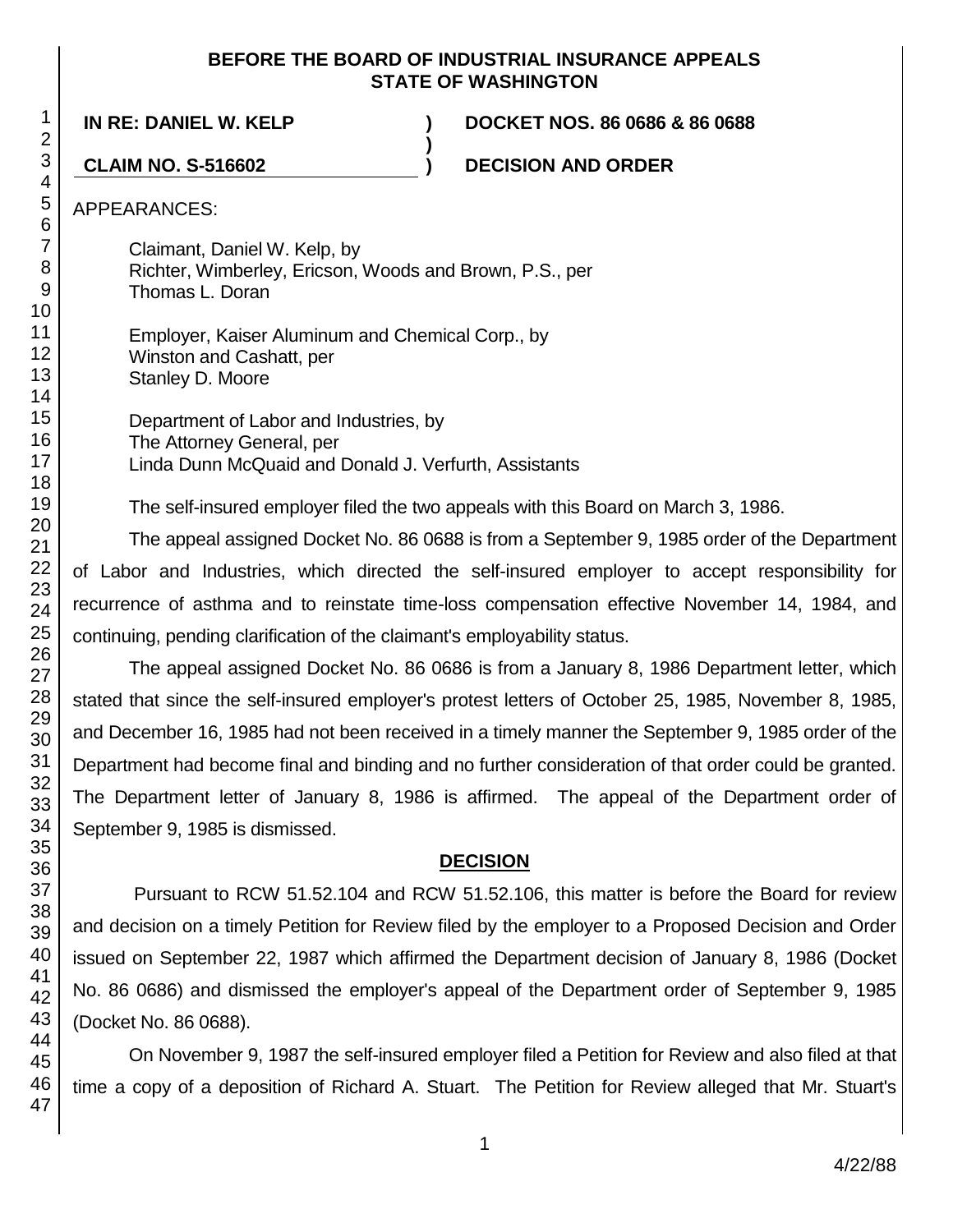deposition was taken on January 16, 1987 with the intention that it be submitted to the Board as a part of the official record in this case. The self-insured employer requests that the deposition be now published, attached to the record, and considered in conjunction with the Petition for Review.

A thorough review of the Board record reveals no oral or written notice of Mr. Stuart's deposition nor any motion or stipulation to publish the deposition. Nevertheless, it is clear from several statements made on the record by the Industrial Appeals Judge and by counsel for the self-insured employer and counsel for the claimant that it was understood that Mr. Stuart's deposition would be made part of the record. The Petition for Review asserts that the self-insured employer was unaware that the deposition of Mr. Stuart was not a part of the record until the Proposed Decision and Order was entered. In the interest of completing the record in this matter, the deposition of Mr. Richard Stuart taken January 16, 1987 is hereby published and attached to the record in this matter.

Further review of the record of proceedings indicates that there are two exhibits identified as Exhibit No. 1--a document entitled "Historical/Jurisdictional Facts" and a series of letters between the employer's service company and the self-insured section of the Department. The former will continue to be identified as Exhibit No. 1 and the latter is renumbered Exhibit No. 2. The exhibit which is currently identified as Exhibit No. 2 (a November 8, 1985 letter from Mr. Stuart to the Department) is hereby renumbered Exhibit No. 3. Other evidentiary rulings in the record of proceedings have been reviewed and the Board finds that no further prejudicial error was committed and said rulings are hereby affirmed.

The issue presented by this appeal is whether the self-insured employer filed a timely protest from an order of the Department of Labor and Industries dated September 9, 1985. With the exception of Mr. Stuart's testimony, the Proposed Decision and Order set forth in sufficient detail the evidence presented. We will restrict our recitation of evidence to the additional testimony presented by way of Mr. Stuart's deposition.

The question of whether a protest has been timely filed requires the proof of two critical dates. The first is the date the Department order was communicated to the aggrieved party. RCW 51.52.050 and 51.52.060. The second is the date the protest was filed with the Department. RCW 51.52.050.

Mr. Stuart's testimony establishes the date the Department's order was received or communicated. The September 9, 1985 Department order was received by Mr. Stuart on behalf of the employer by at least September 23, 1985. There was some suggestion that the order may have been received earlier but this was not pursued by either the claimant or the Department. Thus, in order to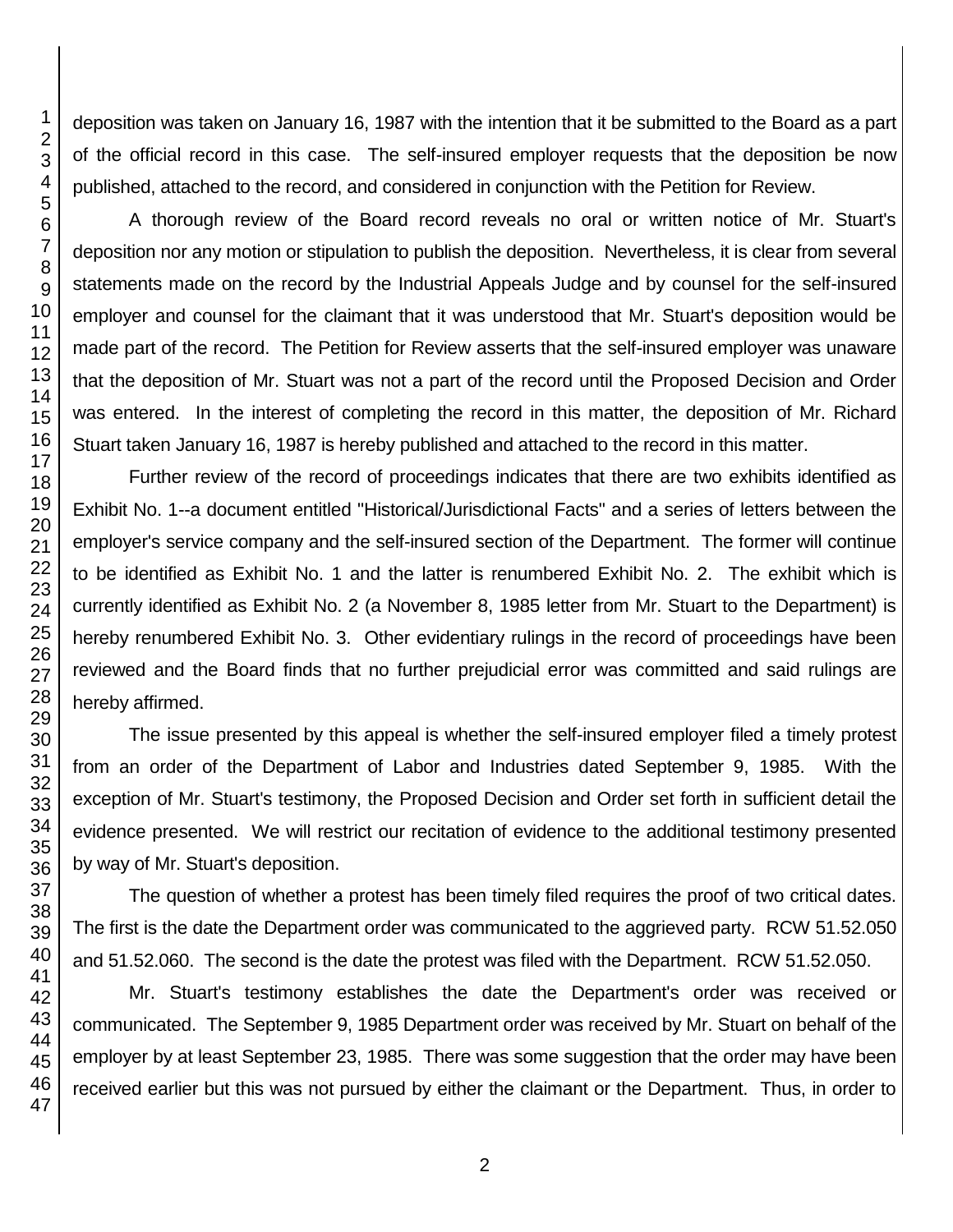be timely, any protest filed by the employer must have been filed with the Department within sixty days after September 23, 1985.

The timely filing of a protest with the Department has the effect of placing the order protested in abeyance, requiring the issuance of a further determinative order by the Department. In re Santos Alonzo, BIIA Dec., 56,833 (1981). In order to establish that the protest was timely filed, an aggrieved party must show that the protest was mailed within sixty days of communication of the Department order. RCW 51.52.050 and .060; In re Rosey L. Berdon, Dckt. No. 86 4466 (March 15, 1988). Thus, the critical question is not whether or when the Department received the employer's protests in this case, but, rather, when the employer mailed the protests to the Department.

In order to establish mailing the employer must establish: (a) an office custom with respect to mailing, and (b) compliance with that custom in the specific instance. Farrow v. Department of Labor and Industries, 179 Wash. 453, 455 (1934). The only evidence supplied by the employer to meet the second element of the **Farrow** test was that Mr. Stuart had prepared letters of protest and had given them to his secretary for mailing. In order to warrant the presumption of proper mailing, it is not enough to have the person who wrote the letter testify that it was in fact prepared and ready for mailing. The person actually sealing the envelope, putting the stamp thereon and placing it in the mail must also testify.

> "The mailing clerk was not produced as a witness. So we have proof of the custom, but not proof of compliance with it. This has uniformly been held to be insufficient to establish proof of mailing." Farrow, supra, page 455.

A careful review of Mr. Stuart's deposition reveals that he could only testify as to what his custom was in sending out his correspondence. He stated that he placed the protests in a basket and assumed that they had been mailed by someone in his office. The mailing clerk, secretary or other person in charge of mailing was not presented and Mr. Stuart could not confirm, based on his own knowledge, that the protests had actually been mailed to the Department. Mr. Stuart's testimony does not establish the actual mailing of any protest within sixty days of September 23, 1985, the date the Department order of September 9, 1985 was communicated to the employer. The evidence presented is insufficient to establish proof of mailing. Farrow, 79 Wash. at 455. Therefore, the employer has not established that its protests were timely filed as required by RCW 51.52.050 and 51.52.060.